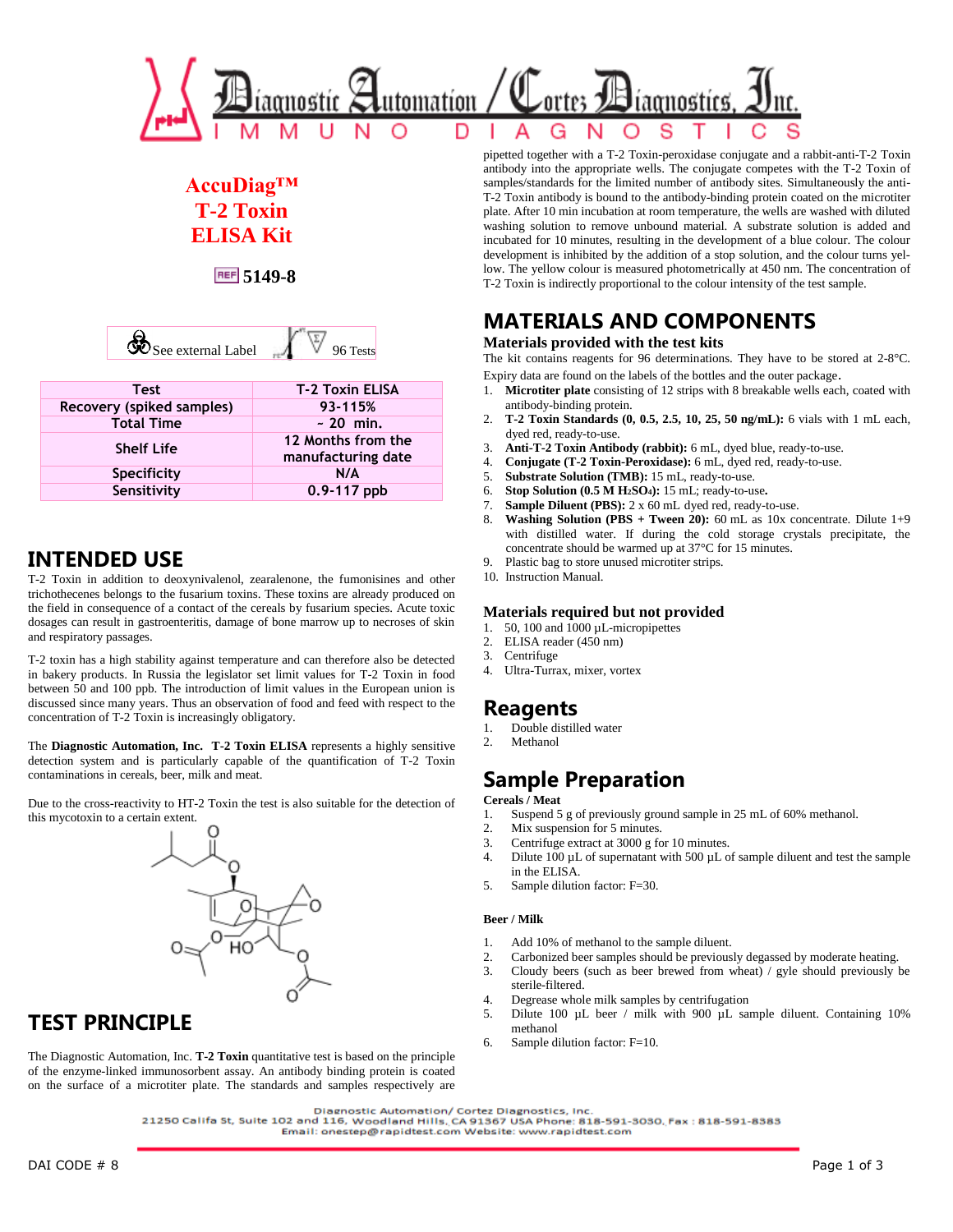

Due to the linearity of the test system further dilution of high concentrated samples is generally possible. In all cases further dilution should be done with sample diluents containing 10% of methanol.

# **ASSAY PROCEDURE**

1. Prepare samples as described above.

- 2. Pipette 100 µL standards or prepared samples in duplicate into the appropriate wells of the microtiter plate. Immediately add 50 µL T-2 Toxin-peroxidase conjugate and 50 µL anti-T-2 Toxin antibody into each well (consider sequence!).
- 3. Incubate for 10 minutes at room temperature.
- 4. Wash the plate three times as follows: Discard the contents of the wells (dump or aspirate). Pipette 300 µL of diluted washing solution into each well. After the third repetition empty the wells again and remove residual liquid by striking the plate against a paper towel. The wash procedure is critical. Insufficient washing will result in poor precision and falsely elevated absorbencies.
- 5. Pipette 100 µL of substrate solution into each well.
- 6. Allow the reaction to develop in the dark (e.g. cupboard or drawer; the chromogen is light-sensitive) for 10 minutes at room temperature.
- 7. Stop enzyme reaction by adding 100  $\mu$ L of stop solution (0.5 M H<sub>2</sub>SO<sub>4</sub>) into each well. The blue colour will turn yellow upon addition.
- 8. After thorough mixing, measure absorbance at 450 nm (reference wavelength 620 nm), using an ELISA reader. The color is stable for 30 minutes.

## **RESULTS**

- 1. Calculate the average optical density (OD 450 nm) for each set of reference standards or samples.
- 2. Construct a standard curve by plotting the mean optical density obtained for each reference standard against its concentration in ng/mL on semi-log graph paper with the optical density on the vertical (y) axis and the concentration on the horizontal (x) axis.
- 3. Using the mean optical density value for each sample, determine the corresponding concentration of T-2 toxin in ng/mL from the standard curve. Depending on experience and/or the availability of computer capability, other methods of data reduction may be employed.
- 4. The diluted samples must be further converted by the appropriate **sample dilution factor**. The factors are listed for each sample matrix in the *sample preparation* section.

### **Typical Standard Values**

The following table contains an example for a typical standard curve. The binding is calculated as percent of the absorption of the 0 ng/mL standard. These values are only an example and should not be used instead of the standard curve which has to be measured in each new test.

| $T-2$ Toxin (ng/mL) | $(\%$ binding of $0$ ng/mL) |
|---------------------|-----------------------------|
|                     | 100                         |
| 0.5                 | 85                          |
| 2.5                 | 62                          |
| 10                  | 35                          |
| 25                  | 20                          |
| $50^{\circ}$        |                             |



## **PERFORMANCE CHARACTERISTICS**

#### **Sensitivity**

The limit of detection (LOD) of the **Diagnostic Automation, Inc. T-2 Toxin test** is 0.3 ng/mL.

Validation experiments with common matrices resulted in the following LODs [ppb].

| Wheat<br>8.7<br>11.1<br>Rye<br><b>Barley</b><br>8.0<br>11.7<br>Oats<br>9.9<br>Corn<br>1.8<br>Rice<br>Meat (pork)<br>0.9<br>Milk<br>3.5<br>2.8<br><b>Beer</b> |  |
|--------------------------------------------------------------------------------------------------------------------------------------------------------------|--|
|                                                                                                                                                              |  |
|                                                                                                                                                              |  |
|                                                                                                                                                              |  |
|                                                                                                                                                              |  |
|                                                                                                                                                              |  |
|                                                                                                                                                              |  |
|                                                                                                                                                              |  |
|                                                                                                                                                              |  |
|                                                                                                                                                              |  |

The limit of quantification (LOQ) of the Diagnostic Automation, Inc. **T-2 Toxin test** is 0.5 ng/mL.

Due to the variety of sample matrices and their influence on the blank, results less than the LOQ should be treated as negative.

### **Recovery**

#### *Linearity*

The serial dilution of spiked samples (rye flour, corn flour, rice flour, meat, milk and beer) resulted in a dilution linearity of 86-107%.

#### *Precision*

| Intra-assay Precision        | $3 - 8\%$  |
|------------------------------|------------|
| <b>Inter-assay Precision</b> | $9 - 11\%$ |

Diagnostic Automation/ Cortez Diagnostics, Inc.

21250 Califa St, Suite 102 and 116, Woodland Hills, CA 91367 USA Phone: 818-591-3030, Fax : 818-591-8383 Email: onestep@rapidtest.com Website: www.rapidtest.com